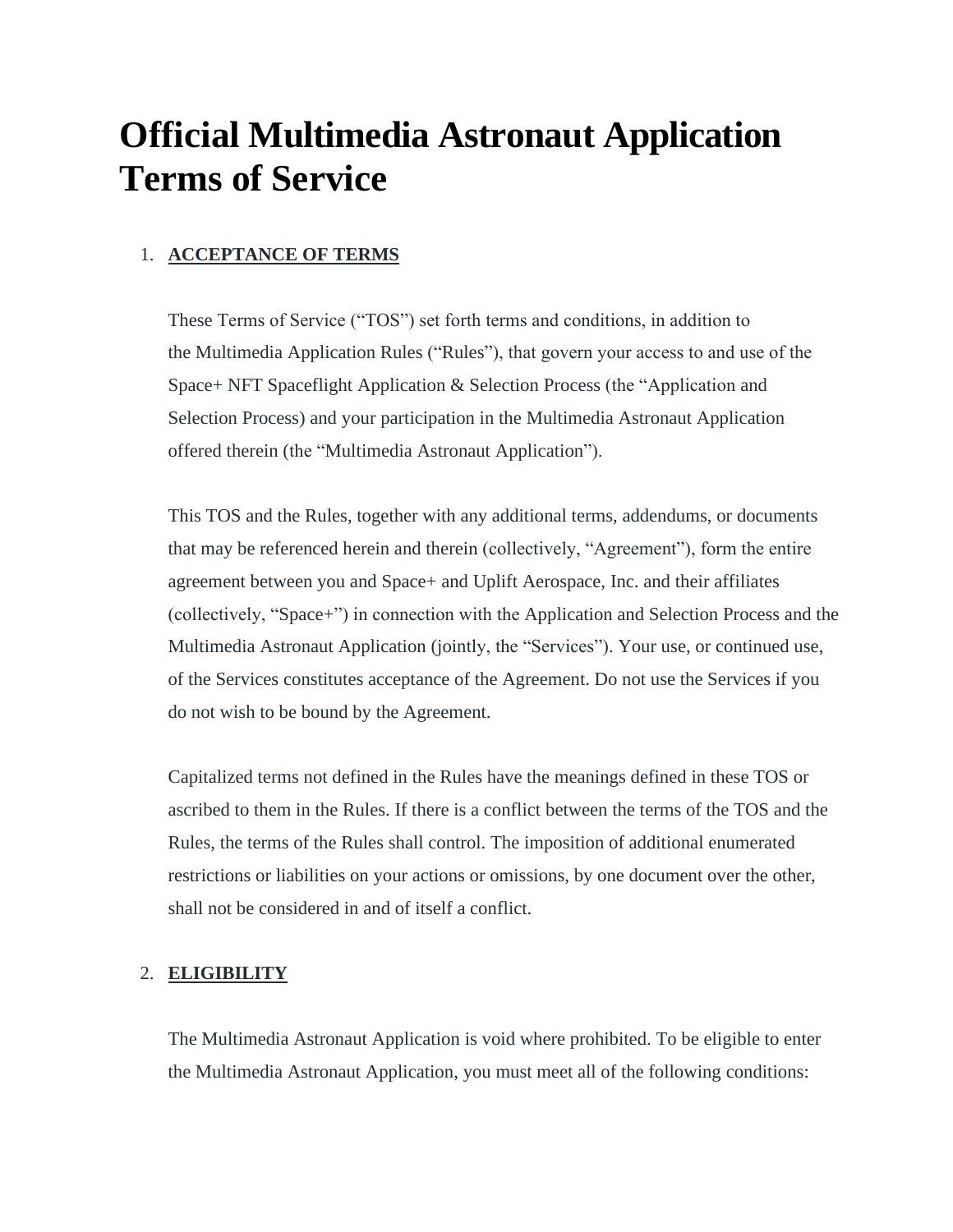You are at least 18 years of age (19 if located in AL or NE, or 21 if located in MA);

You are physically located in the following regions at the time of application entry: the District of Columbia, the fifty United States, Canada, or the BIS A5 Country Group A list as further defined at [chrome-](chrome-extension://efaidnbmnnnibpcajpcglclefindmkaj/https:/www.bis.doc.gov/index.php/documents/regulation-docs/2255-supplement-no-1-to-part-740-country-groups-1/file)

[extension://efaidnbmnnnibpcajpcglclefindmkaj/https://www.bis.doc.gov/index.php/docu](chrome-extension://efaidnbmnnnibpcajpcglclefindmkaj/https:/www.bis.doc.gov/index.php/documents/regulation-docs/2255-supplement-no-1-to-part-740-country-groups-1/file) [ments/regulation-docs/2255-supplement-no-1-to-part-740-country-groups-1/file,](chrome-extension://efaidnbmnnnibpcajpcglclefindmkaj/https:/www.bis.doc.gov/index.php/documents/regulation-docs/2255-supplement-no-1-to-part-740-country-groups-1/file) except where prohibited by local law (collectively, the "Eligibility Area").

You are physically located in the Eligibility Area at the time of your entry into the Multimedia Astronaut Application; and

You meet all requirements for participation in a space flight provided by Blue Origin on an upcoming Blue Origin New Shepard suborbital spaceflight (the "Spaceflight"), such terms and conditions will be provided on the Multimedia Application and additional terms will be provided to the Preliminary Selection group after an NDA is signed with each individual.

You may also be required to sign and return: a. an Affidavit of Eligibility, as proof of your eligibility to participate in the Multimedia Astronaut Application; b. a New Shephard Beneficiary Astronaut Launch Services Contract; c. a Space+ NFT Selection Application; d. a Space+ NFT Astronaut Personal Services Contract; and e. personal identification documents including a picture of a passport (the "Contract Documents"). You will be required to provide this information within two (2) days after Space+ first attempts to contact you concerning your Preliminary Selection. If you fail to comply with this deadline, Space+ may disqualify you from further participation, and withhold or revoke any Preliminary Selection at its sole discretion.

Space+ may, at its sole discretion, restrict or limit Applicants from entering the Multimedia Astronaut Application based on their place of residency, physical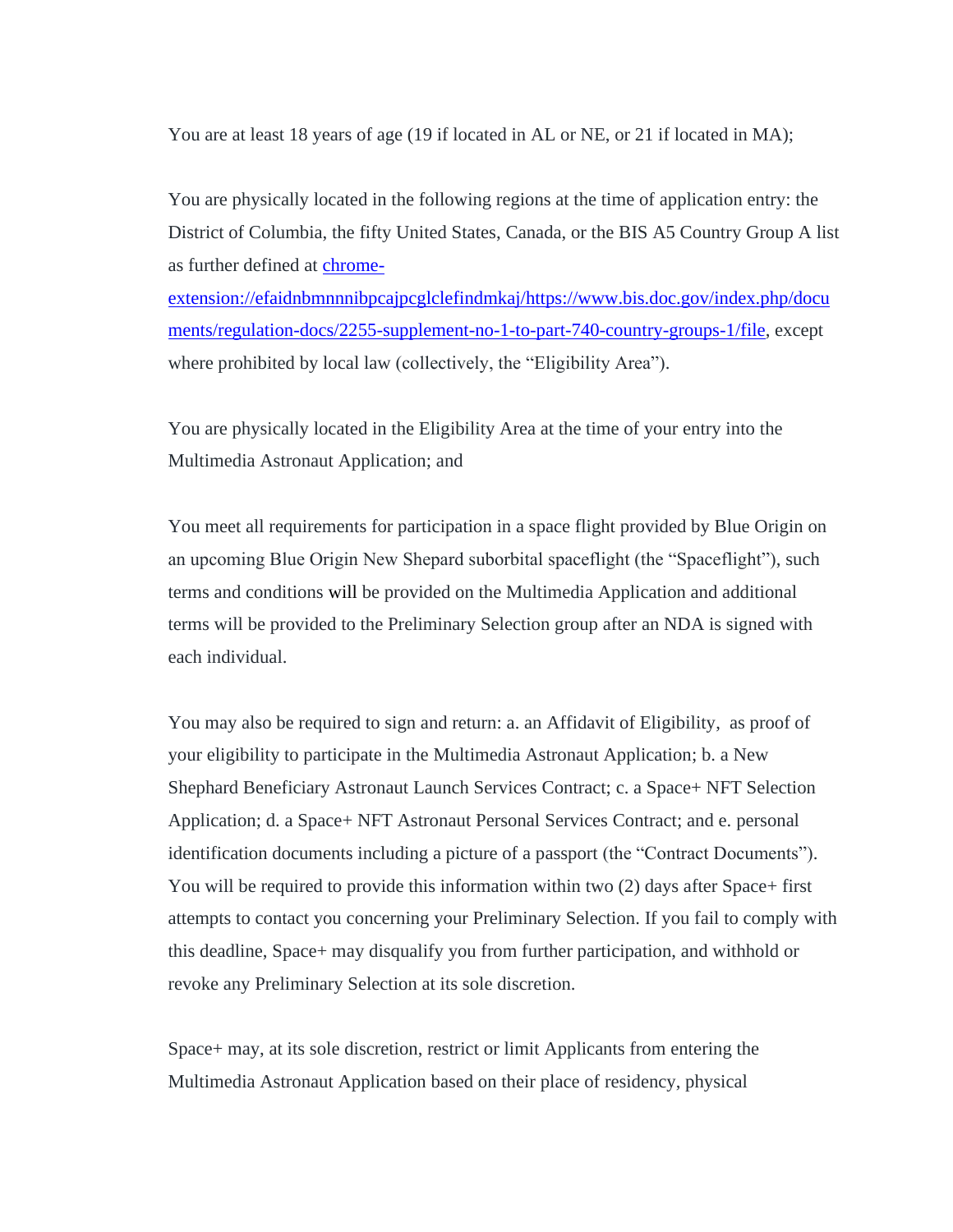qualifications to function and perform the duties of an astronaut, and any other legal or physical limitation or restriction applicable to a space flight.

Employees and agents of Space+, NRP Stone, Inc., their corporate affiliates, subsidiaries, advertising and promotional agencies, any other prize sponsor and any entity involved in the development, production, implementation, administration or fulfillment of the Multimedia Astronaut Application (all the foregoing, together with Space+, collectively referred to as "Application Entities"), and the immediate family members and persons living in the same household as any of the above may not participate in the Multimedia Astronaut Application.

# 3. **HOW TO APPLY**

Application is open only to verified owners of the Launch Pass NFT. Space+ will take a snapshot of all owners' wallets at the time of the deadline to ensure the Applicant Selected is a current Launch Pass owner. Application, together with an original Video Application, must be made and submitted to

<https://zfrmz.com/oQ4km4ZMfqXJVmKZDEVx> from May 10, 2022 through 11:59 p.m. (EDT) on June 7, 2022. Please ensure that your contact information is accurate, up-todate, and complete in the Application. This information is mandatory if you wish to be eligible for Preliminary Selection. An Applicant who has not provided valid registration information, or who fails to return the Multimedia Astronaut Application with the time permitted herein, will automatically be deemed ineligible and will be considered to have withdrawn their Multimedia Astronaut Application.

Please note that Multimedia Astronaut Application may only be entered under the name of the holder of a Launch Pass NFT, and may not be transferred to another NFT holder or accepted by another person. As a rule, each NFT holder is limited to one Application and one Multimedia Astronaut Application. If you are found to be participating in the Spaceflight Application & Selection Process using more than one Launch Pass Holder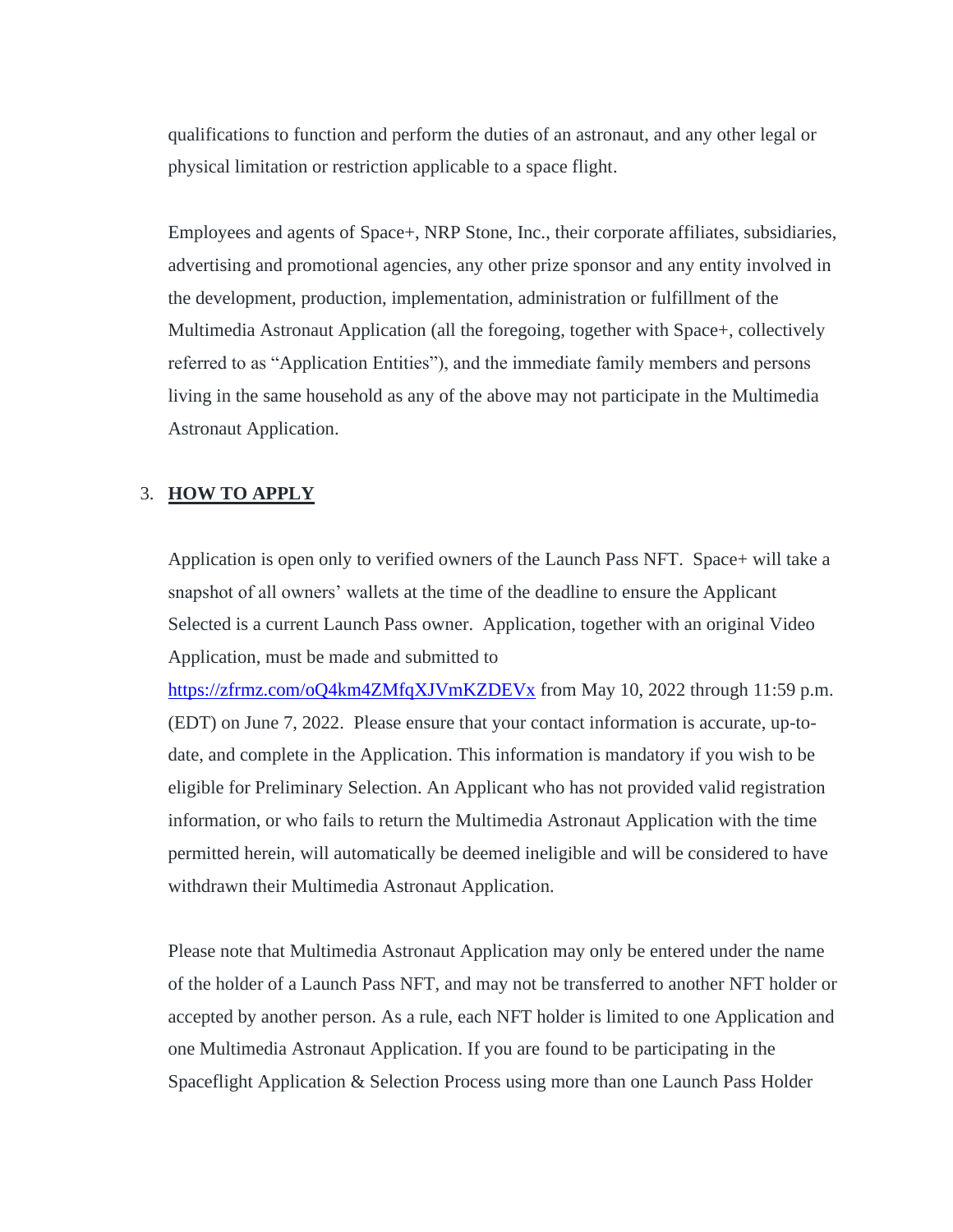Account, you may be subject to penalty by Space+. Such penalties may include, but are not limited to, disqualification from current and future Multimedia Astronaut Applications and other applications.

### 4. **APPLICATION RULES**

#### **Selection based on Skill and Abilities**:

The Preliminary Selection shall be made solely at the discretion and determination of Space+ on the Multimedia Astronaut Application based upon the skill and ability of the Applicants. Multimedia Astronaut Application finalists are determined using the criteria set forth in the posted Rules, and through the relative knowledge and skill of all Applicants. Applicants will be partially judged on a 200 word or less short essay about "why you should represent the community in space to exhibit the Starborn NFT collection". Additional criteria that will be used to judge the applicants include: 1. ability to comply with Blue Origin physical flight requirements, 2. availability, 3. devotion to space exploration, 4. passion for the Space+ project, and 5. completion of necessary legal application documents. The Space+ panel review process will attempt to not receive any identifying information about the applicant, and judges the applications based on the criteria provided above. Other requirements included in the application will require the individual to agree to spaceflight related terms and conditions and waivers. Blue Origin will also have the right to approve any finalist due to spaceflight regulations. The Space+ team will then select 5 finalists. Launch Pass holders will then be able to vote and select the finalist through a ranked voting system for the Final Selection. Applicants will also have the option to provide additional multimedia materials including video, image, or gif within the Multimedia Astronaut Application to provide additional information to the judges in regard to the applicant's qualifications to meet all of the criteria previously disclosed and provided. The multimedia file must be less than 20 MB.

# **Application:**

All Applicants must submit, electronically, to Space+, on or before 11:59 p.m. (EDT)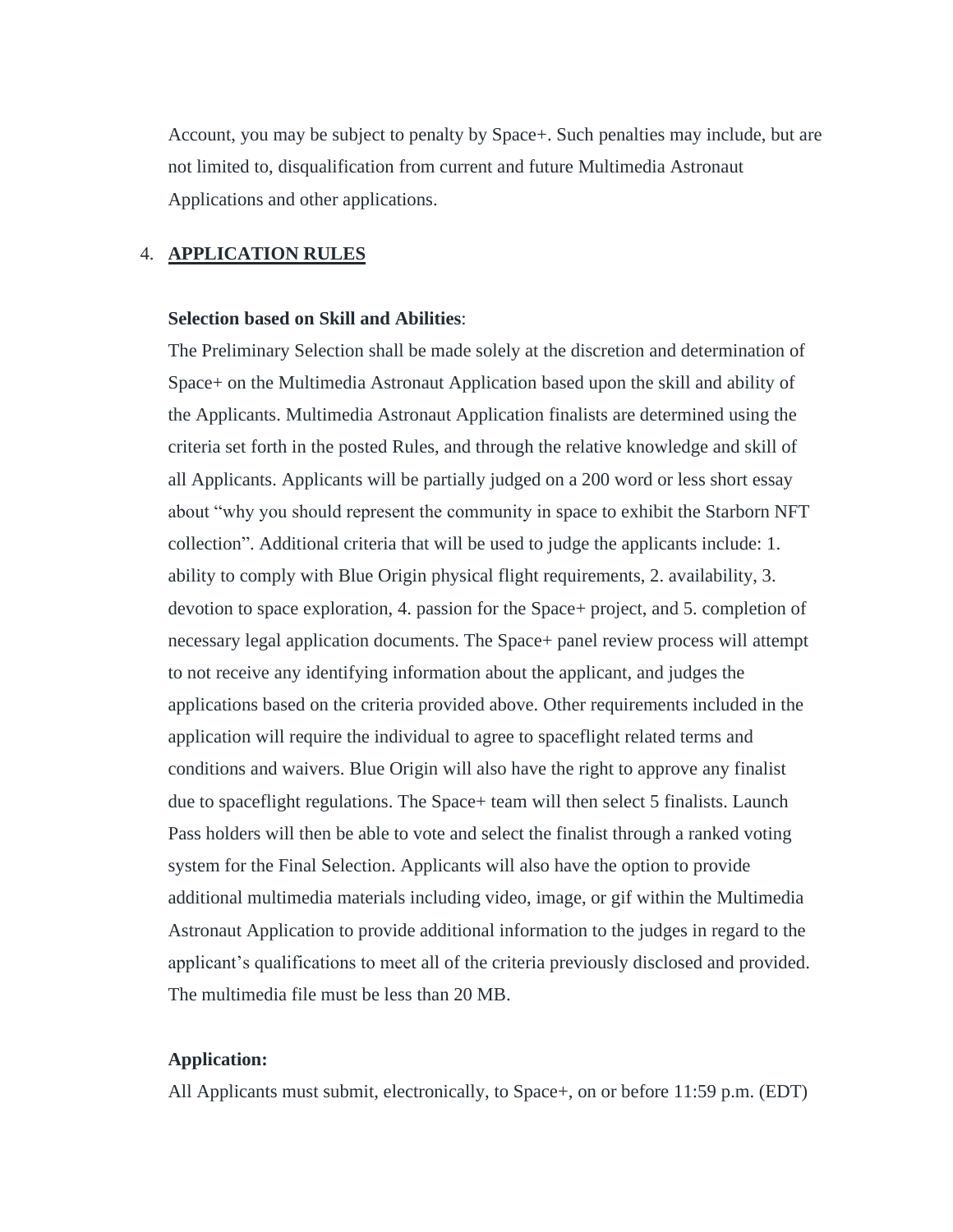on June 7, 2022 the written Multimedia Astronaut Application. The Multimedia Astronaut Application form may be found at <https://zfrmz.com/oQ4km4ZMfqXJVmKZDEVx> and the applicants responses and confirmation of acceptance of the Multimedia Astronaut Application must comply with the Rules.

#### **Term of Applications:**

The term and length of the Multimedia Astronaut Application begins on May 10, 2022 after the portal for acquisition of a Launch Pass NFT is activated and ends on June 7, 2022 at 11:59 p.m.

## **Preliminary Selection:**

Shortly following the conclusion of the Multimedia Astronaut Application, Space+ will display the identity of the Preliminary Selection of five finalists to represent Space+ and the Starborn Space Program NFT Community (subject to eligibility verification). The Preliminary Selection will not be changed unless otherwise determined by Space+ at its sole discretion, based upon the Rules and TOS. At the time of Preliminary Selection, the five finalists will be notified of their selection through the contact email provided in the application and have 72 hours to sign a nondisclosure agreement and agree/sign various documents stating the applicants acceptance as a finalist for the Multimedia Astronaut Application. During the 72 hours, the applicant must also provide Space+ with a Multimedia piece (video, essay, picture, gif) about themselves and why they should be selected by the community to be the first Space+ astronaut. Ranked Vote on Discord by Launch Pass Owners to Select Finalist: Voting Starts June 14, 2022, at 12:00 am EDT. Launch Pass NFT holders will be able to vote through a ranked voting form on the Space+ Discord server to select a finalist. If a finalist is unable to attend the launch, is unable to perform the job requirements, or is not approved by Blue Origin, Uplift will select the next highest voted individual for the space flight until a finalist is selected and announced. The Space+ community member selected to become the first Space+ Astronaut must be a Launch Pass NFT owner at the time of the announcement of the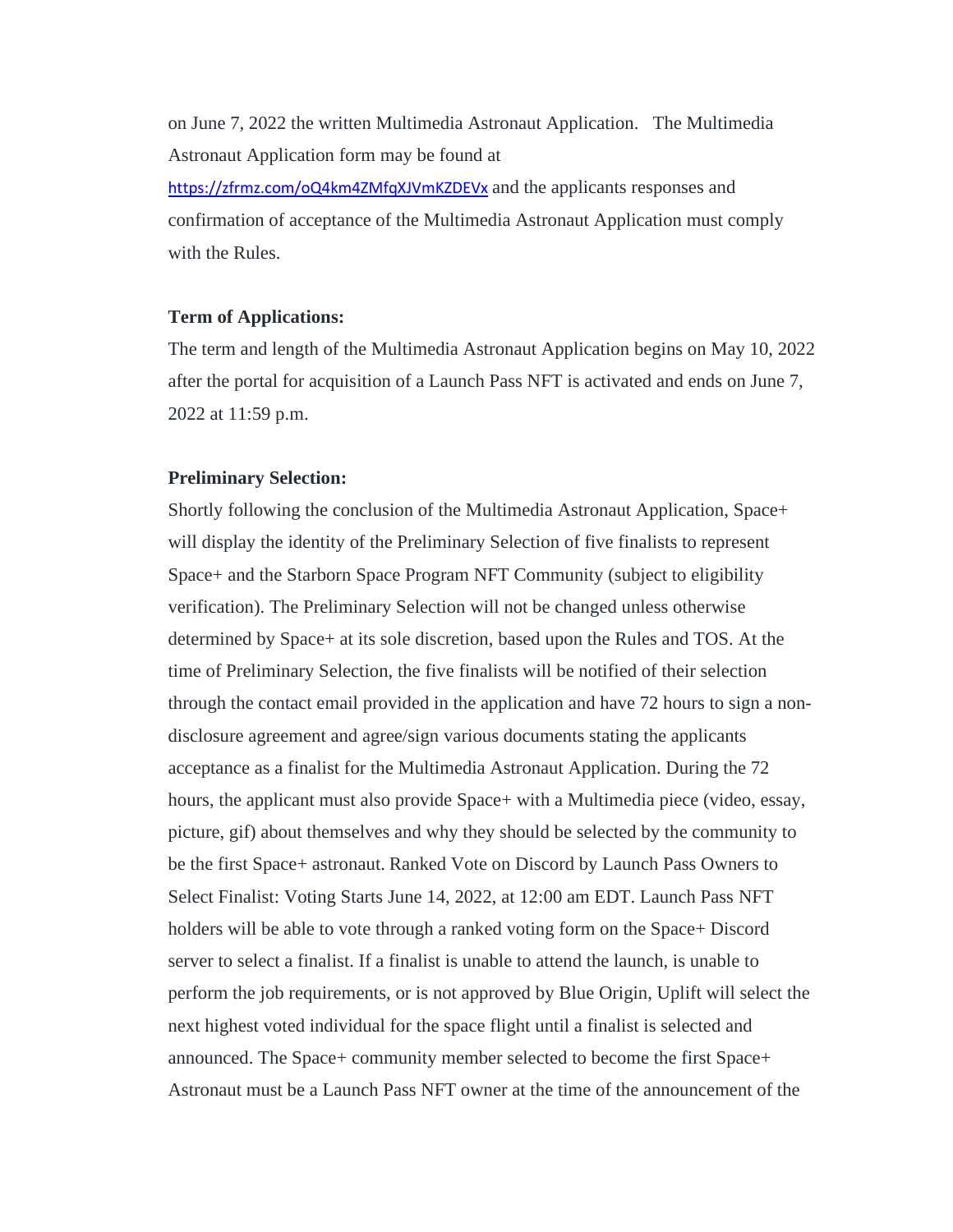selection to be considered. Ranked Voting Closes and First Space+ Astronaut Selected: June 14, 2022, at 11:59 pm EDT.

The Preliminary Selection is subject to verification by Space+ and must meet all eligibility requirements before Selection to participate as an astronaut in the Spaceflight. The Preliminary Selection understands and agrees that:

- The applicant selected to participate in the spaceflight must be pre-approved by Space+ and by the spaceflight provider;
- The final approval of the applicant selected to participate in the spaceflight is outside of the control or determination of Space+;
- Flights to space can be cancelled or rescheduled at any time, including within short periods of the scheduled launch time, and that launch is outside of the control or direction of the Space+; and
- The applicant selected for the Spaceflight shall be required, in addition to all other application and selection criteria to execute certain non-disclosure obligations, affidavits, releases and waivers of liability, as a condition to participating in the Spaceflight, to Space+ and the space flight provider.

Preliminary Selection or Final Selection may not be transferred or assigned except with express written consent of Space+. A Preliminary Selection may be required to provide additional documentation (such as social security number) in order to comply with tax and other legal reporting requirements. The Selection may receive an IRS Form 1099 for the services provided to Space+ and the Starborn Space Program NFT Community. Application Entities expressly disclaim any responsibility or liability for injury or loss to any person or property relating to the delivery and/or subsequent participation in the Spaceflight. Application Entities make no representations or warranties concerning the appearance, safety, or performance of the Spaceflight. Restrictions, conditions, and limitations apply to Final Selection and Participation in the Spaceflight.

# **Final Selection:**

Following completion of all terms and conditions for Preliminary Selection, the Applicant chosen to represent Space+ and the Starborn Space Program NFT Community shall be designated as the Final Selection and contracted to attend and accompany the Space+ Artwork on the Spaceflight.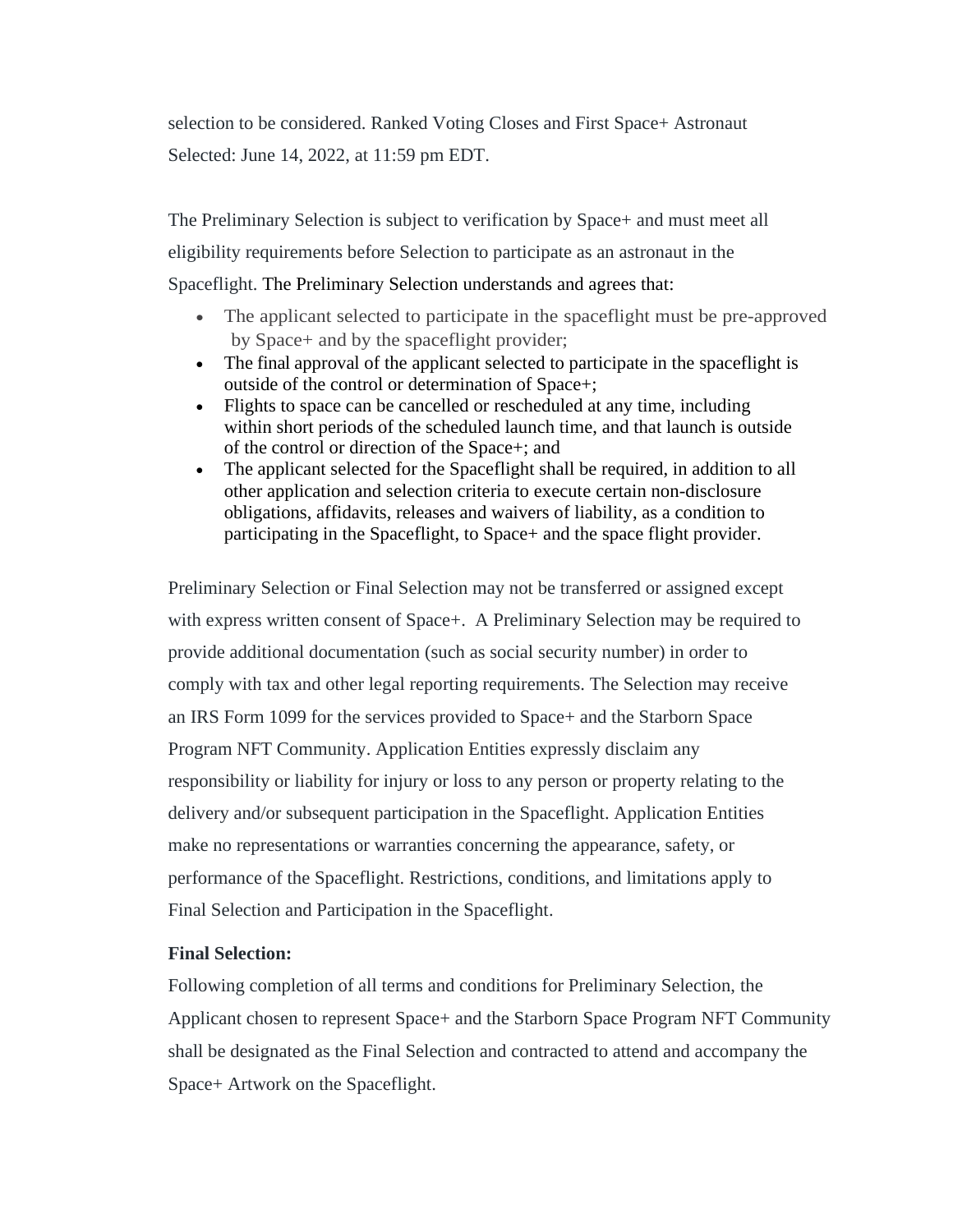#### **Cancellation Policy:**

If the Multimedia Astronaut Application is not capable of running as planned, for any reason including infection by computer virus, bugs, tampering, unauthorized intervention, fraud, technical failures, or any other causes beyond the control of Application Entities which corrupt or affect the administration, security, fairness, integrity or proper conduct of the Multimedia Astronaut Application, Space+ reserves the right at its sole discretion to cancel, delay, terminate, modify, or suspend the Multimedia Astronaut Application without any further obligation.

In the event Space+ is prevented from continuing with the Multimedia Astronaut Application or the integrity and/or feasibility of the Multimedia Astronaut Application is severely undermined by any event beyond the control of Space+, including but not limited to fire, flood, epidemic, earthquake, explosion, labor dispute or strike, act of God or public enemy, satellite or equipment failure, riot or civil disturbance, war (declared or undeclared), terrorist threat or activity, or any federal, state or local government law, order, or regulation, order of any court or jurisdiction, infection by computer virus, unauthorized intervention, technical failures or other cause not reasonably within the control of Space+ (each a "Force Majeure" event or occurrence), Space+ reserves the right at its sole discretion to cancel, terminate, modify, or suspend the Multimedia Astronaut Application without any further obligation.

### 5. **CONDUCT**

By accessing and using the Services and entering the Multimedia Astronaut Application, Applicants agree to be bound by the decisions of the Application Entities, which are final and binding in all respects. Space+ reserves the right at its sole discretion to disqualify any Applicant it finds to be (a) tampering or attempting to tamper with the entry process or the operation of the Application and Selection Process or the Multimedia Astronaut Application, or any Space+ website; (b) violating the Rules, the TOS, or any other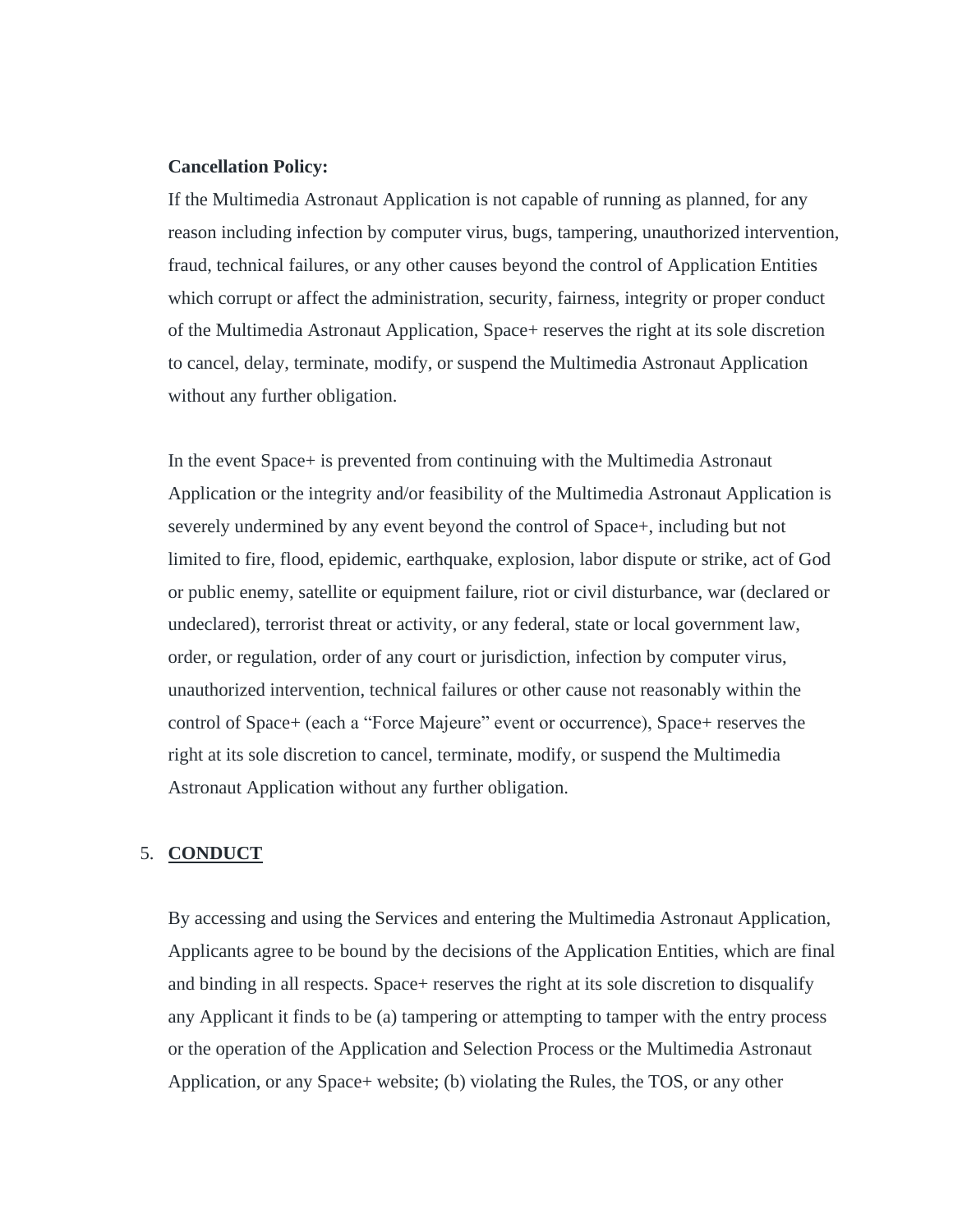guidelines, rules, or instructions associated with the Services; (c) violating the TOS, conditions of use and/or general rules or guidelines of any other Services; or (d) acting in a disruptive manner, or with intent to annoy, abuse, threaten or harass any other Applicant or Potential Applicant.

Actions deemed as improper conduct include, but are not limited to, those actions outlined in the "Member Conduct" section of the TOS, as well as the following:

- Providing false information about your eligibility to enter the Multimedia Astronaut Application or be the Final Selection
- Using any fraudulent or unauthorized payment method
- Using any automated services or routines including, but not limited to, robots, web crawlers, spiders, ants, and scrapers to access and/or collect information on any Space+ site
- Engaging in abusive, defamatory, harassing, hateful, indecent, objectionable, offensive, or vulgar conduct with the Starborn Space Program NFT Community.

If you engage in conduct that Space+ determines, in its sole discretion, is harmful or detrimental to other Multimedia Astronaut Application Applicants or is unfair, fraudulent or otherwise negatively impacts Space+, we reserve the right to cancel any Application you may have submitted for the Multimedia Astronaut Application, limit your participation in the Services, and block your from any future activity within the Space+ Communities.

If you, as an Entrant, notice any improper conduct, please notify our Customer Care team at once using the links listed below in the Contact Us section so that we can investigate and take the appropriate action – if any is deemed necessary – against the offending entrants and accounts.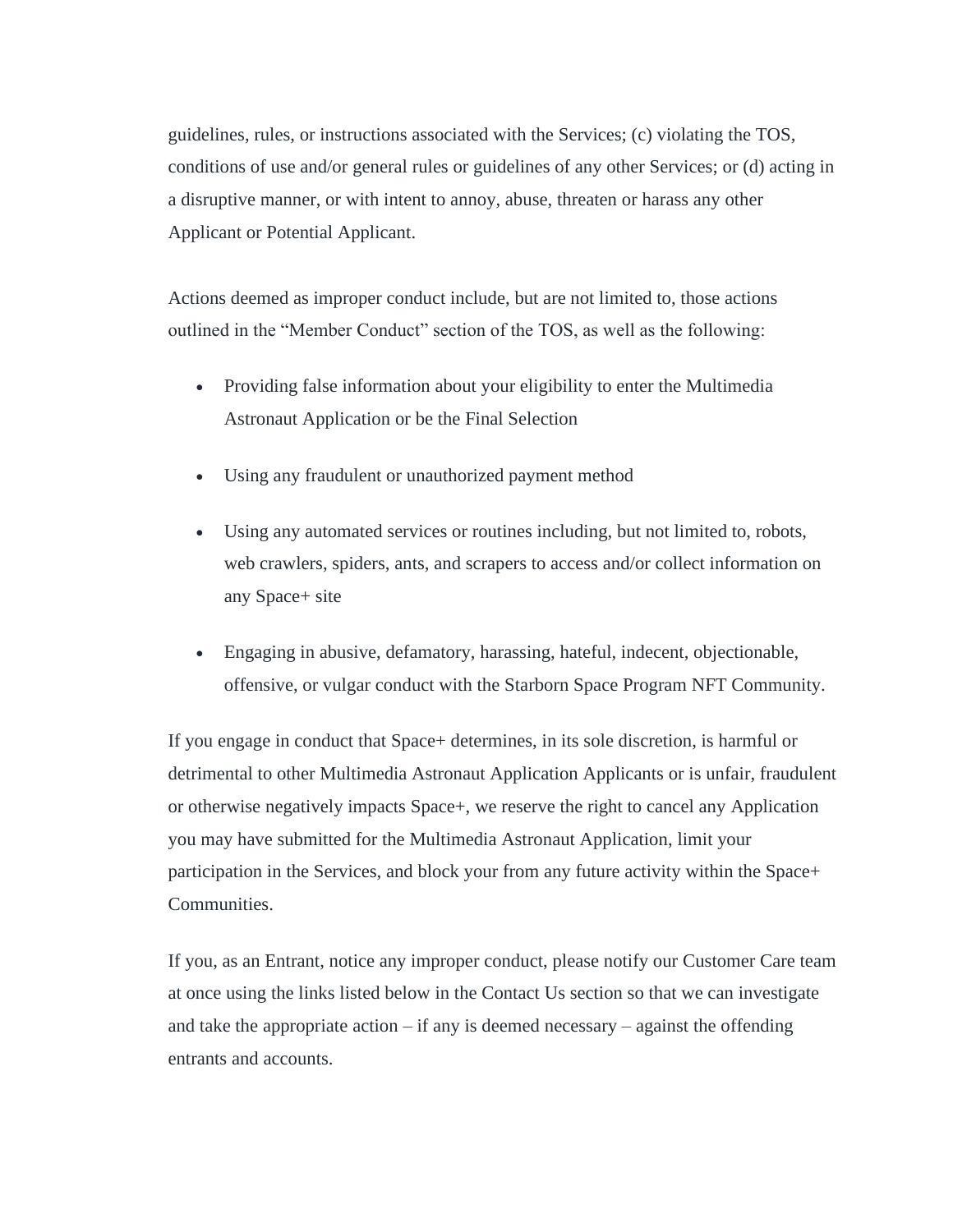CAUTION: ANY ATTEMPT BY AN APPLICANT OR ANY OTHER INDIVIDUAL TO DELIBERATELY DAMAGE ANY WEBSITE OR MOBILE APPLICATION OR UNDERMINE THE LEGITIMATE OPERATION OF THE SPACE+ AND STARBORN SPACE PROGRAM NFT COMMUNITY OR THE SERVICES MAY BE A VIOLATION OF CRIMINAL AND CIVIL LAWS. SHOULD SUCH AN ATTEMPT BE MADE, SPACE+ RESERVES THE RIGHT TO IMMEDIATELY TERMINATE THE APPLICANT'S ACCOUNT, IF ANY, AND SEEK DAMAGES FROM ANY SUCH PERSON TO THE FULLEST EXTENT PERMITTED BY LAW.

## 6. **GENERAL CONDITIONS**

The Multimedia Astronaut Application and Services are governed by the laws of the United States, without regard to its conflict of laws principles, and are subject to all applicable federal, state, and local laws and regulations, and are void where prohibited by law. By participating, each Applicant: (a) releases and holds harmless the Application Entities, including, without limitation, the respective directors, officers, employees and agents of each, from any and all liability for any injuries, loss or damage of any kind to persons, including death, or property damage resulting in whole or in party, directly or indirectly, from the participation in the Multimedia Astronaut Application and the Services, or while traveling to, preparing for, or participating in the Spaceflight; and (b) grants to Application Entities the right to use and publish the Application Video, Final Selection's Initials, city/state of residence, and Final Selection, in any and all media now known or hereinafter developed without territorial or time limitations, in connection with the Multimedia Astronaut Application and the Services.

## 7. **LIMITATIONS OF LIABILITY**

Application Entities assume no liability for lost, late, misdirected or garbled Application Forms or Video Applications, or for theft, destruction, or unauthorized access to, Applications. Application Entities assume no responsibility for any incorrect or inaccurate information, whether caused by website users, by any of the equipment or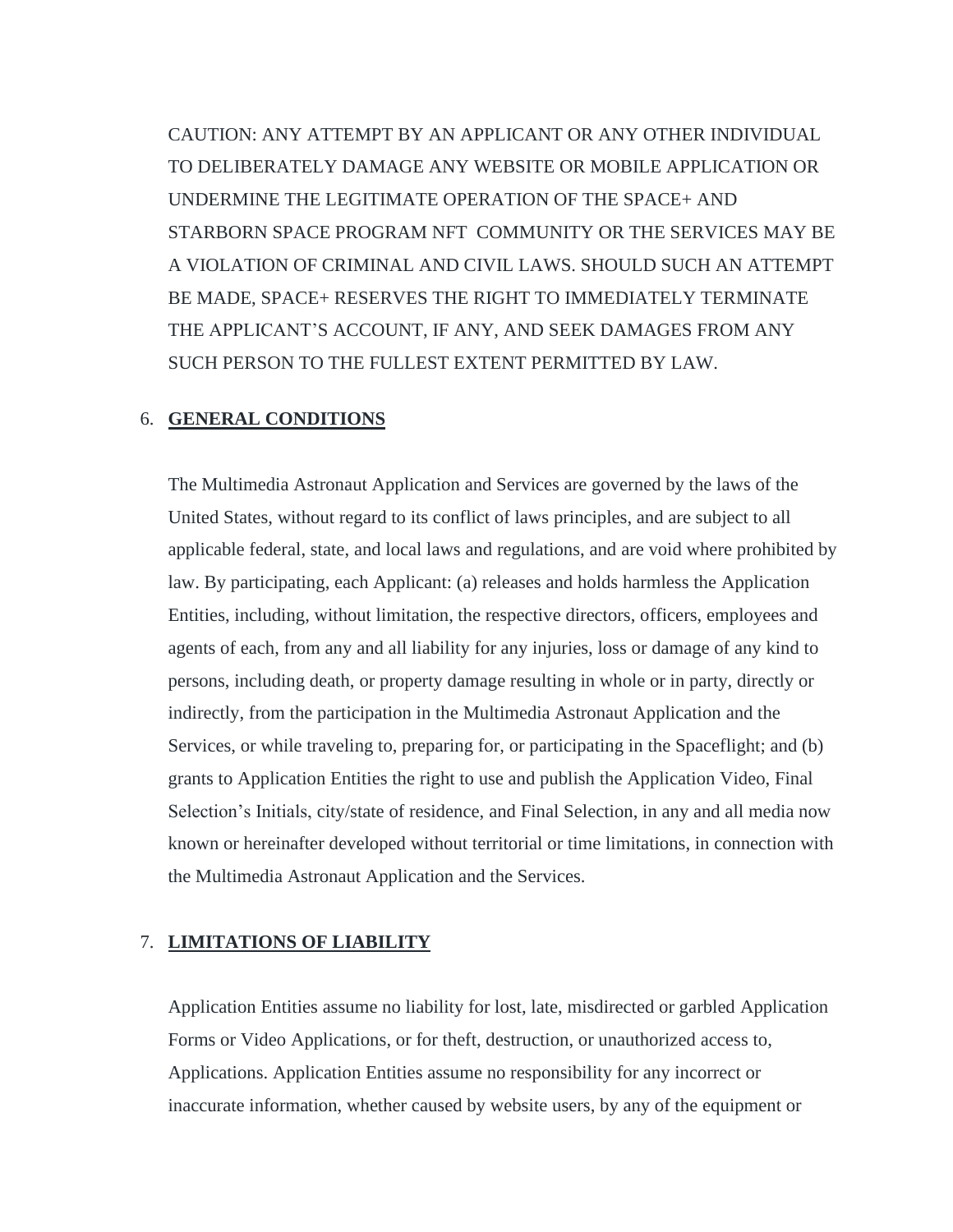programming associated with or utilized in the Multimedia Astronaut Application and the Services, or by any technical or human error which may occur in the processing of Applications in connection with the Multimedia Astronaut Application. Application Entities assume no responsibility for any error, omission, interruption, deletion, defect, delay in operation or transmission, failures, or technical malfunction of any telephone network or lines, computer online systems, servers, providers, computer equipment, software, email, players, or browsers, whether on account of technical problems, traffic congestion on the Internet or at any website, or on account of any combination of the foregoing, that may occur (including but not limited to any such problems which may result in the inability to access the Multimedia Astronaut Application site or to process any Application in connection with the Multimedia Astronaut Application). Application Entities assume no responsibility for any injury or damage to Applicants or to any computer related to or resulting from participating in, or downloading materials in connection with, the Services and the Multimedia Astronaut Application. If the Multimedia Astronaut Application is not capable of running as planned, for any reason including infection by computer virus, bugs, tampering, unauthorized intervention, fraud, technical failures, or any other causes beyond the control of Application Entities which corrupt or affect the administration, security, fairness, integrity or proper conduct of the Services or the Applications, Space+ reserves the right at its sole discretion to cancel, terminate, modify, or suspend the Multimedia Astronaut Application.

# 8. **PRIVACY**

By using the Starborn Space Program NFT Community and by entering the Applications, you agree to Space+ the use of your personal information for reasonable promotional and commercial purposes, without further compensation. You also agree to the use of your personal information as stated in the section entitled "Publicity" below and you acknowledge and agree that your Application and Final Selection may be disclosed by Space+ to applicable state or federal entities (e.g. Secretary of State, Department of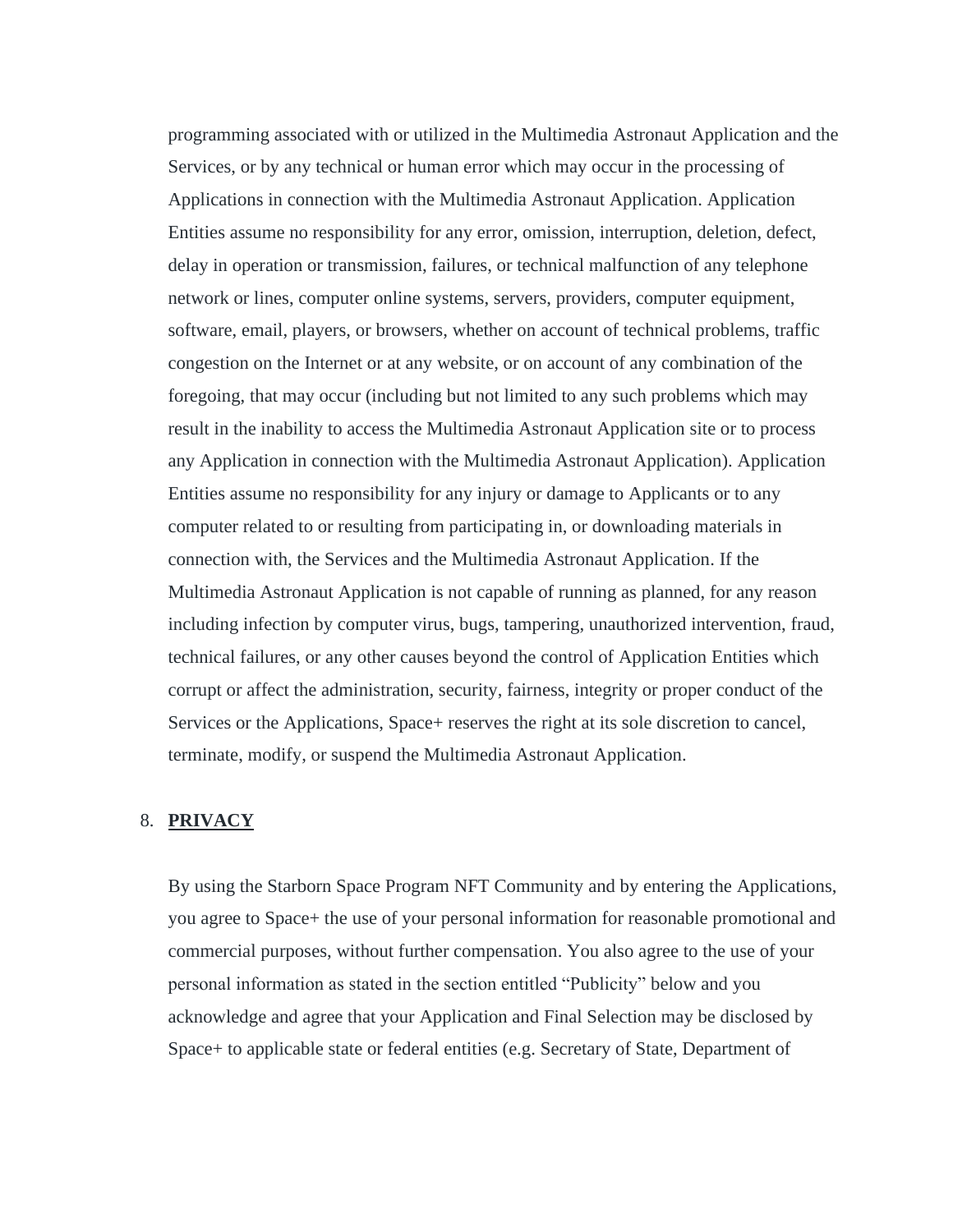Revenue, etc.).

# 9. **FINAL SELECTION INFORMATION**

While the Preliminary Selection may be posted on the Application site at the conclusion of the Multimedia Astronaut Application, the Preliminary Selection is still subject to verification and must meet all eligibility requirements before being named and confirmed as the Final Selection. Written Confirmation of the Final Selection may be obtained after Final Selection confirmation is complete and within 30 days after conclusion of the Multimedia Astronaut Application by sending a self-addressed, stamped envelope to: Uplift Aerospace, Inc., Application List Requests, 1090 Center Drive, Park City, UT 84098.

## 10. **PUBLICITY**

Participation in the Multimedia Astronaut Application and acceptance of Final Selection and the Spaceflight constitutes the Applicant's permission for the Application Entities to use his/her name, address (city and state), likeness, photograph, picture, portrait, voice, biographical information, and/or any statements made by each Applicant regarding Space+, the Starborn Space Program NFT Community, or the Spaceflight for advertising and promotional purposes without notice or additional compensation, except where prohibited by law. Additionally, Space+ may request that you sign and return a publicity release to confirm your grant of rights to Space+ hereunder.

## 11. **INTELLECTUAL PROPERTY**

The Services, Multimedia Astronaut Application, and the Starborn Space Program NFT Community and all of the related pages, content and code are copyright ©2018-2022, Uplift Aerospace, Inc. and/or the Application Entities. Copying or unauthorized use of